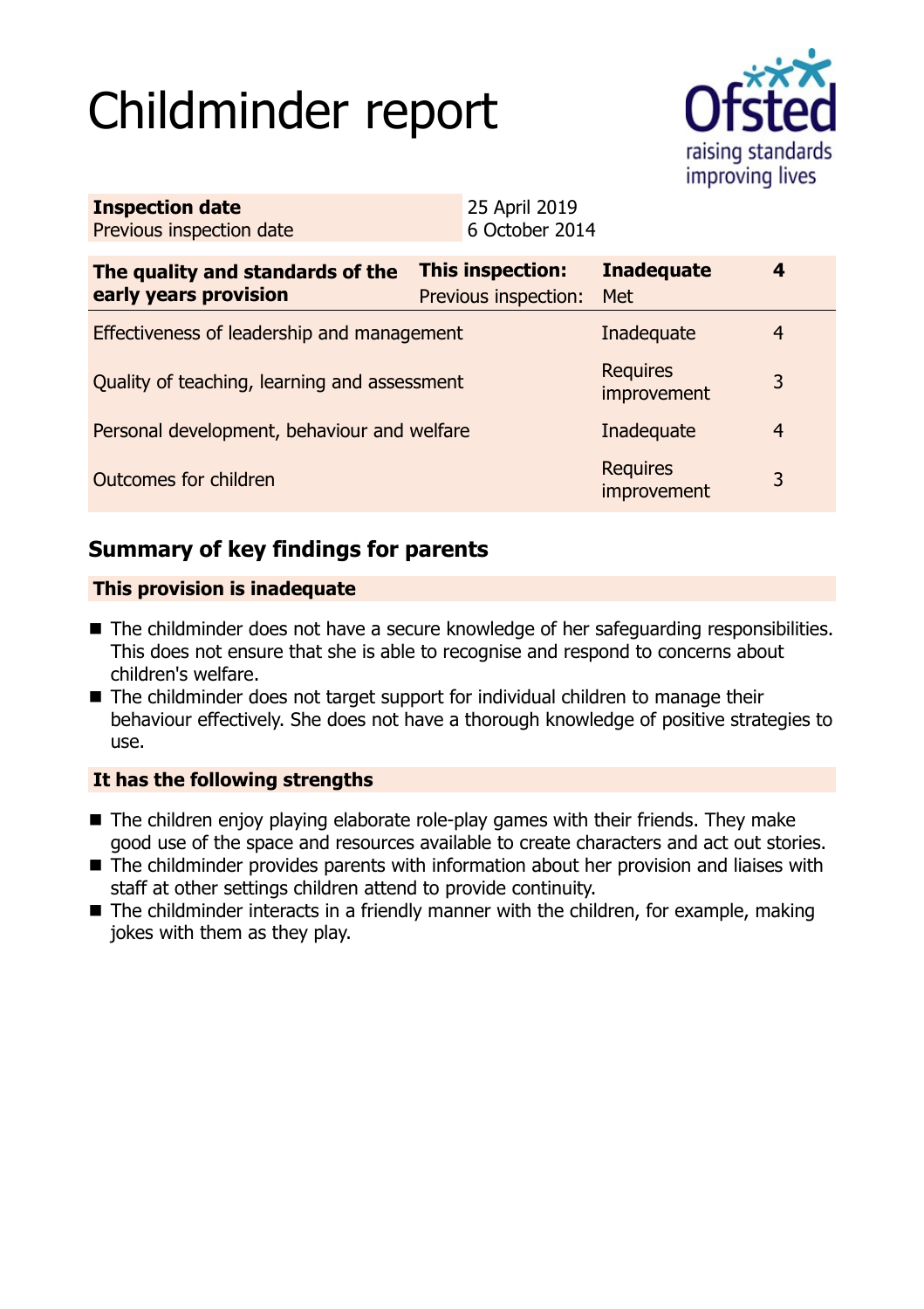## **What the setting needs to do to improve further**

#### **The provision is inadequate and Ofsted intends to take enforcement action:**

We will issue a Welfare Requirements Notice requiring the provider to:

|                                                                                                                                                                                           | Due date   |
|-------------------------------------------------------------------------------------------------------------------------------------------------------------------------------------------|------------|
| develop a secure understanding of the potential signs that may<br>indicate a child is at risk, and of the procedures to follow should<br>concerns arise, to be able to safeguard children | 13/05/2019 |
| develop a secure knowledge and understanding of appropriate<br>behaviour management techniques to be able to support children to<br>learn how to behave well.                             | 13/05/2019 |

## **Inspection activities**

- $\blacksquare$  The inspector viewed the areas of the premises used for childminding.
- $\blacksquare$  The inspector spoke with the childminder.
- The inspector observed children engaged in activities after school.
- The inspector looked at a range of records and written policies.

**Inspector** Liz Caluori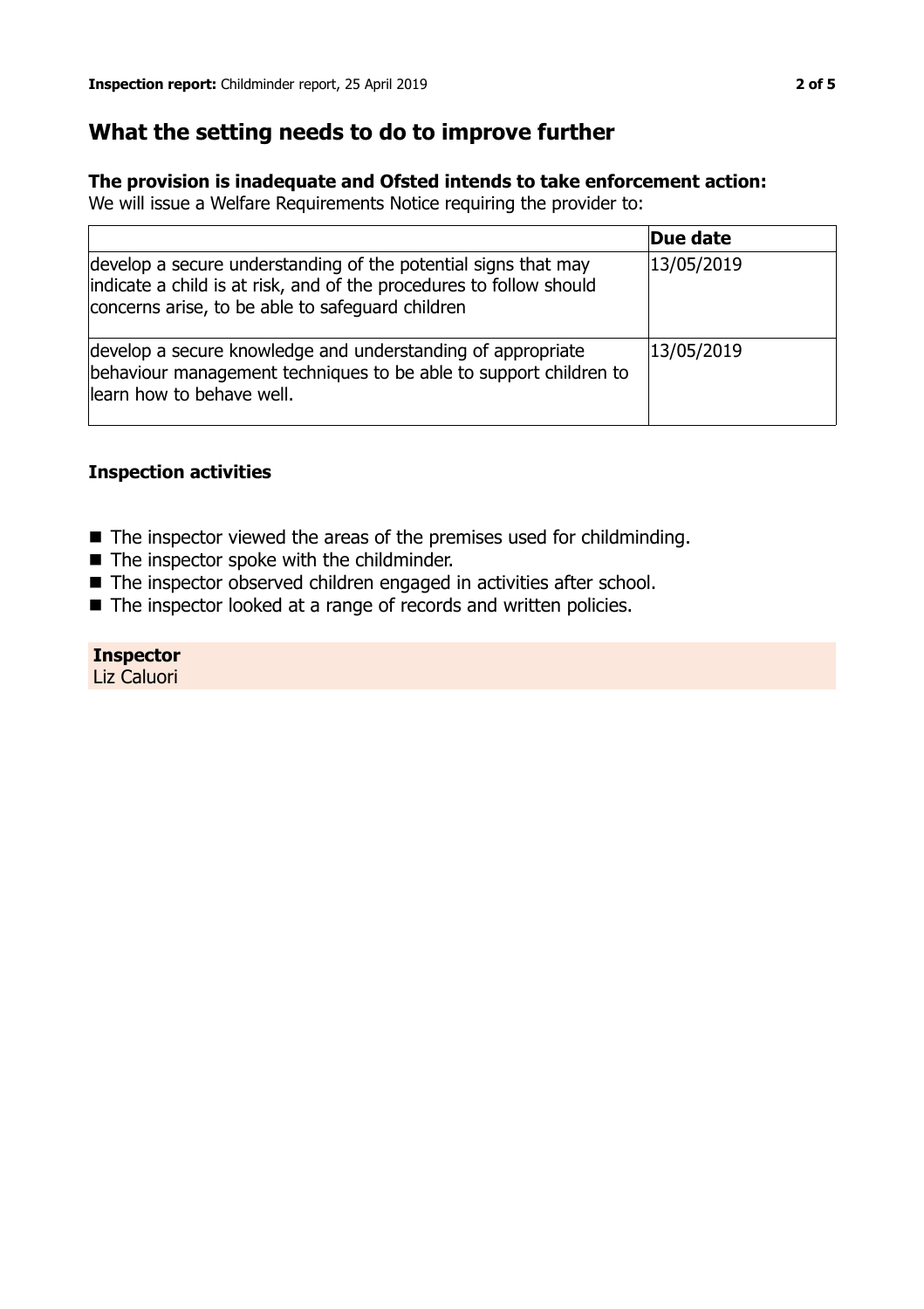## **Inspection findings**

## **Effectiveness of leadership and management is inadequate**

Arrangements for safeguarding are not effective. The childminder has recently completed relevant training, but this has not supported her to gain a clear understanding of how to identify potential indicators that a child may be at risk of harm. In addition, she does not have an up-to-date knowledge of the local procedures to follow to report any safeguarding concerns. The childminder uses some methods to manage behaviour which are not positive or focused specifically to reflect the needs of individual children. However, she makes good use of humour to create a friendly atmosphere. The childminder maintains the required documentation and has a range of written policies that outline her working practices to parents.

## **Quality of teaching, learning and assessment requires improvement**

Children of different ages play together after school and mix well. Older children support younger children to join in their games. For example, in a complex role-play game, older children shared their ideas and checked that younger children understood. The childminder does not plan specifically for these children, allowing them to follow their own play. She checks that they are happy and exchanges friendly comments. The childminder has very recently returned to caring for young children, in addition to the after-school care she provides, and has plans to carry out assessments to monitor their progress. The childminder speaks to staff at the local nursery to share relevant information about the children in the early years age range who attend both settings.

## **Personal development, behaviour and welfare are inadequate**

The childminder does not have sufficient safeguarding knowledge to ensure she provides clear and appropriate messages to help children know how to keep themselves safe. In addition, when adult intervention is needed, she does not support them as effectively as possible to understand how to manage their own behaviour. However, children develop some positive social skills as they share jokes and negotiate during their play. Hygiene arrangements are suitable and children have constant access to drinks.

## **Outcomes for children require improvement**

Although children do not currently benefit from individualised planning, they gain some useful skills to help prepare them for their future learning. They are sociable and independent in their toileting and self-care. Overall, children are motivated in their play and are confident to express their own ideas.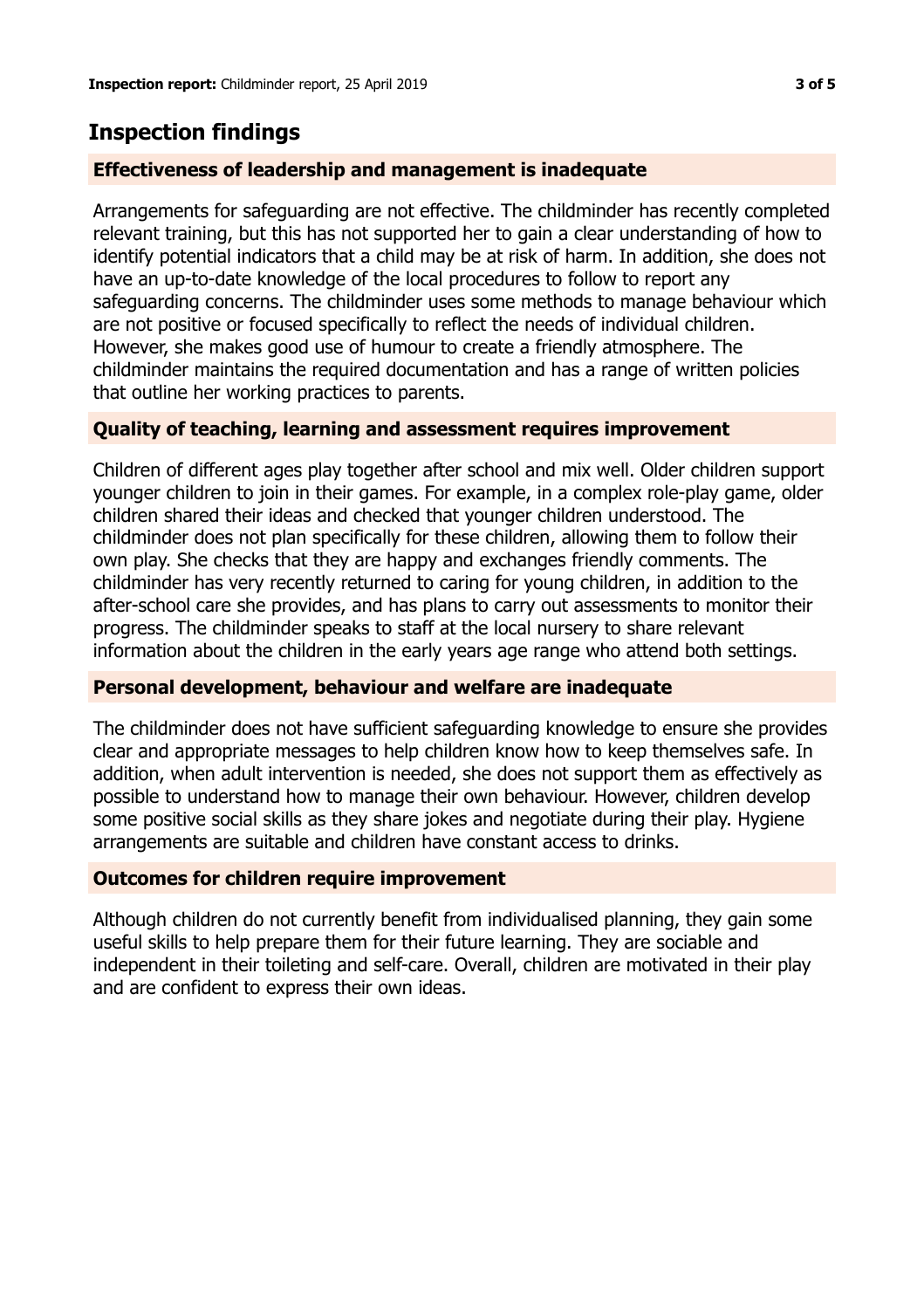## **Setting details**

| Unique reference number       | EY350513                                                                             |
|-------------------------------|--------------------------------------------------------------------------------------|
| <b>Local authority</b>        | Kent                                                                                 |
| <b>Inspection number</b>      | 10102947                                                                             |
| <b>Type of provision</b>      | Childminder                                                                          |
| <b>Registers</b>              | Early Years Register, Compulsory Childcare<br>Register, Voluntary Childcare Register |
| Day care type                 | Childminder                                                                          |
| Age range of children         | $1 - 11$                                                                             |
| <b>Total number of places</b> | 6                                                                                    |
| Number of children on roll    | 8                                                                                    |
| Date of previous inspection   | 6 October 2014                                                                       |

The childminder registered in 2007. She cares for children Monday to Friday throughout the year.

This inspection was carried out by Ofsted under sections 49 and 50 of the Childcare Act 2006 on the quality and standards of provision that is registered on the Early Years Register. The registered person must ensure that this provision complies with the statutory framework for children's learning, development and care, known as the early years foundation stage.

Any complaints about the inspection or the report should be made following the procedures set out in the guidance Complaints procedure: raising concerns and making complaints about Ofsted, which is available from Ofsted's website: www.ofsted.gov.uk. If you would like Ofsted to send you a copy of the guidance, please telephone 0300 123 4234, or email [enquiries@ofsted.gov.uk.](mailto:enquiries@ofsted.gov.uk)